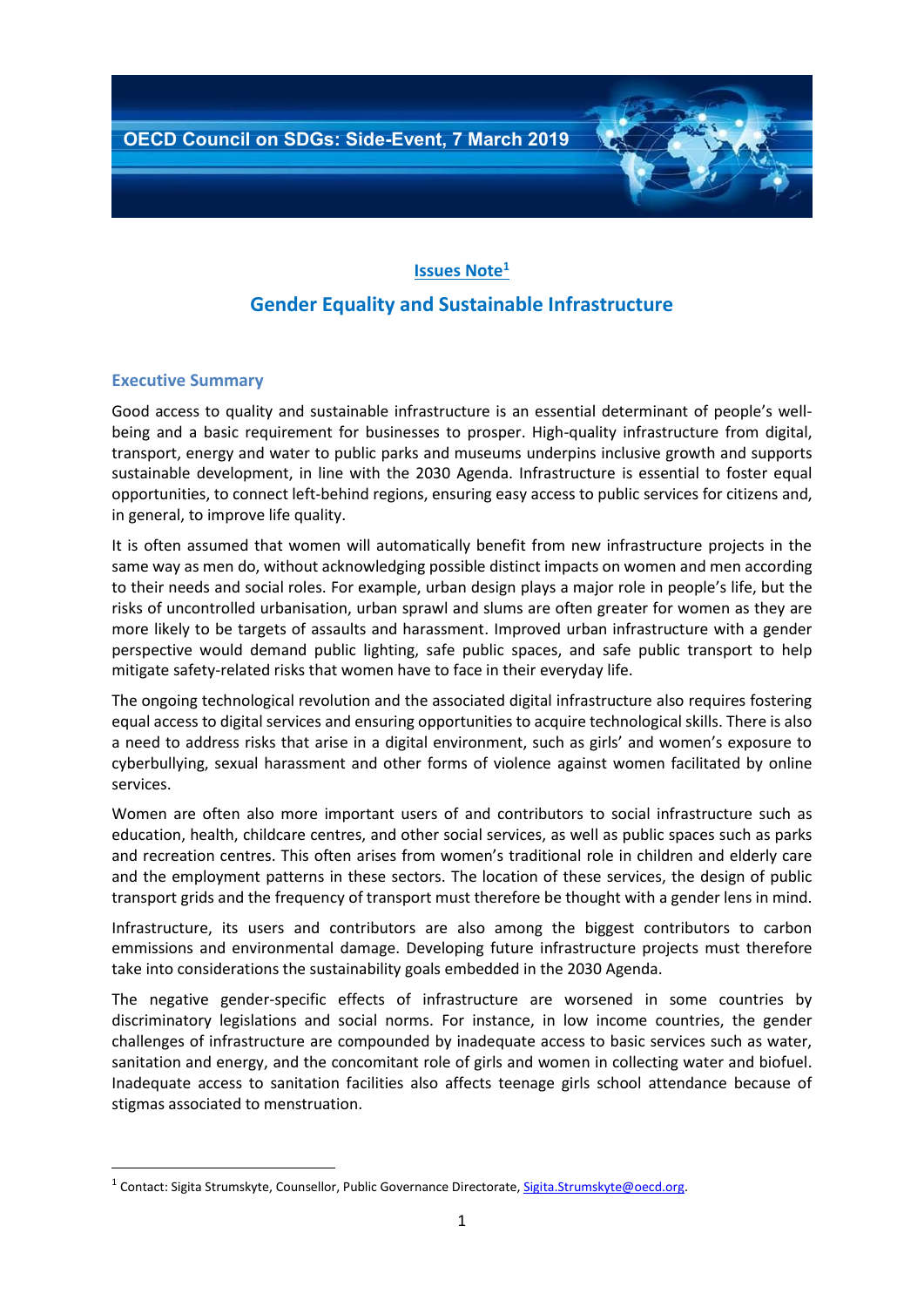The 2030 Agenda frames these interrelated global social and sustainability objectives, including SDG 5 that aims to achieve gender equality and empower all women and girls; SDG 6 on water and sanitation, SDG 7 on sustainable energy, SDG 9 on industry, innovation and infrastructure ; SDG 11 on sustainable cities and communities; SDG 13 on climate action, SDG 14 on life below water and SDG 15 on life on land. Within the spectrum of policy tools, infrastructure plays a central role since it supports co-ordinated action to deliver on many other goals, including those regarding education, health, social protection, jobs, and the environment.

Such considerations call for an **integrated policy approach to quality and sustainable infrastructure development with a gender lens**, taking into account other societal goals such as economic growth, employment creation, environmental sustainability, and well-being. Such an approach must recognise the **gender-sustainable infrastructure nexus**, and thereby manage the inherent trade-offs and synergies that may arise between different goals and policies, in line with SDG target 17.14 (policy coherence for sustainable development).

The **first pillar** of an integrated approach is to consider the specific gender aspects of infrastructure strategies, policies and projects. This demands understanding women's needs and preferences, as well as trends, such as urbanisation, changes in women's participation in the labour force, the growth of part-time employment, the trend to single parent households, and migration. An integrated agenda must also focus on necessities, especially in developing countries, given infrastructure's potential to bring about massive improvements in the well-being of girls and women, while ensuring more sustainable development.

The **second pillar**, the "how", is to ensure the engagement of women in the design of infrastructure strategies and plans and in implementation, as well as due consideration of the well-being of female employees along infrastructure supply chains. This requires reviewing the presence of women in decision-making positions in both the public and private sectors, in particular ministries of planning and infrastructure, but also at different levels of government, as well as boosting women's presence in the boards and top management positions of infrastructure companies. It also requires welldeveloped consultation processes that engage women from different socio-economic backgrounds. The private sector plays a central role by ensuring responsible business conduct within and across borders, respecting basic human rights, promoting equal labour rights between men and women, improving working conditions for women and avoiding negative environmental externalities, both within the company and along its supply chain. For example, infrastructure companies should be aware of gender issues when operating in contexts where women face severe discrimination or where enterprise activities significantly affect the local economy, environment and access to land and livelihoods.

Few countries have advanced such an integrated agenda. To **accelerate gender mainstreaming in infrastructure and align it with the SDGs**, this note identifies a research and policy agenda for the OECD along three main axes. First, current data collection exercises could be expanded to obtain a gender perspective of access to and use of infrastructure (broadly defined) across and within countries as well as on the implications of infrastructure development for women's health and the environment. Such work could be launched as part of the OECD's Horizontal Project on Sustainable and Quality Infrastructure. Second, the OECD Framework for the Governance of Infrastructure could be extended or complemented with specific guidance (e.g. a toolkit) in order to incorporate a gender perspective. Similar adjustments could be made to sectoral guidance, for the transport, energy and water sectors, among others. A third line of work could involve active engagement with governments and the private sector to increase women's representation in infrastructure decision-making processes and the application of the gender chapter of the OECD Due Diligence Guidance for Responsible Business Conduct.

Finally, there is a need to consider a broad, global partnership to accelerate this agenda, engaging with the UN family, other international organisations, MFIs, private corporations and civil society to accelerate transformations in society and economic processes to deliver on the SDGs.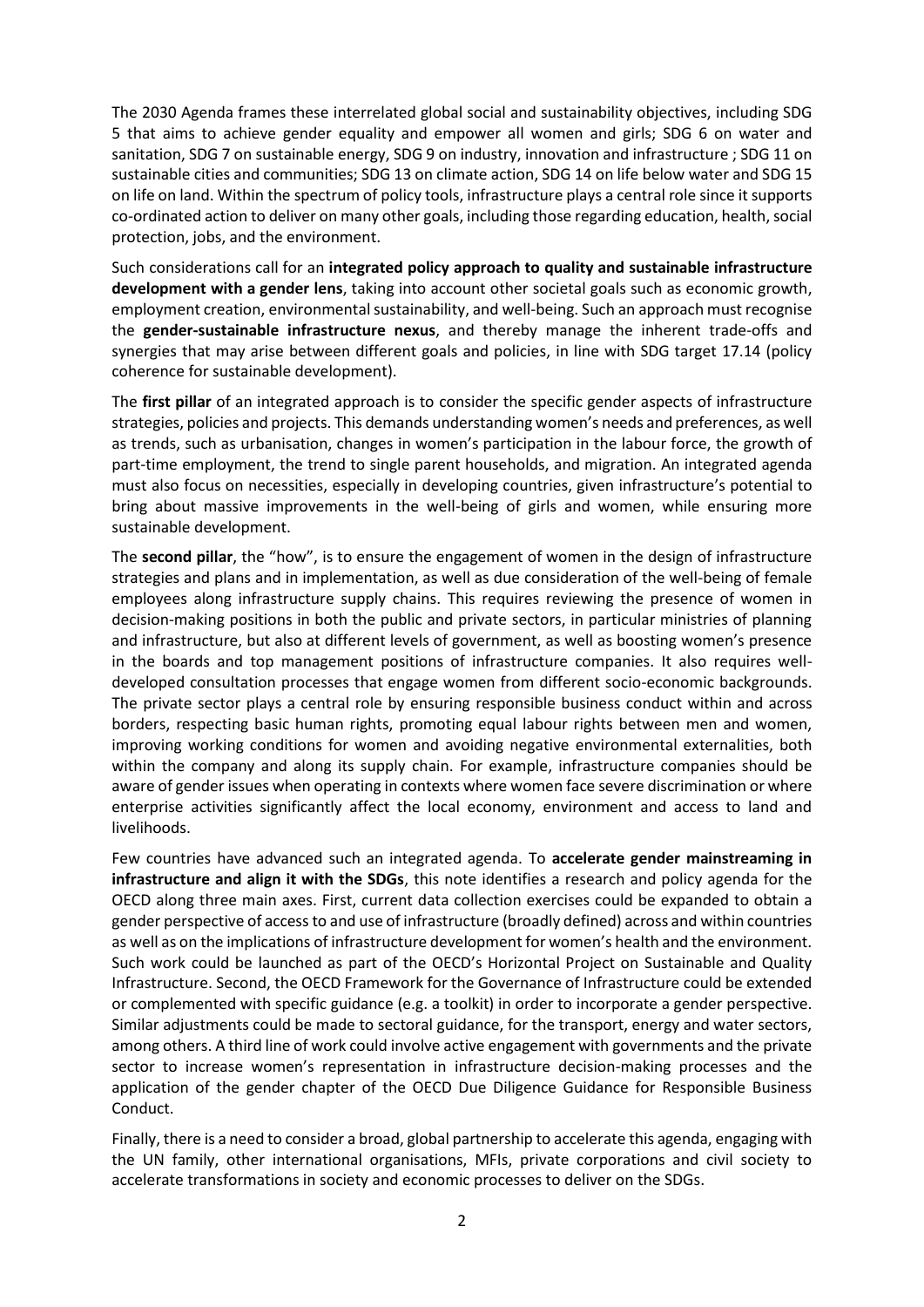#### **Purpose and scope**

Taking into account the available evidence on the gender-sustainable infrastructure nexus, this note lays out gender-specific challenges in infrastructure policies and projects, based on examples from both advanced and developing countries. It then identifies a number of gaps in our evidence base and analytical toolbox and concludes by proposing a way forward to address them.

The note uses the term infrastructure in its comprehensive sense, covering both hard (physical) and soft infrastructure. Among hard infrastructure, the following are typically included: transport, such as roads, bridges, cycle highways, rail, airports and ports; energy; water and sanitation; natural disaster management systems; and infrastructure for the digital economy, such as fixed and mobile broadband networks. Soft infrastructure refers to institutions that are essential to the economy and quality of life such as health, education, financial, security, legal and regulatory/supervisory systems and institutions, as well as public spaces and cultural institutions such as museums or places to practice religion.

The link between infrastructure and sustainability is clearest with respect to the hard type, in particular in the transport, energy and water and sanitation sectors, because of the environmental effects of carbon and other emissisions and effects of pollutants on health and biodiversity. But hard and soft infrastructure are tightly interlinked and are both driven by urban and rural design and by development policies at all levels of government. Hence, there is a need to understand the interaction between these different types of infrastructure, the relations that drive their development, and their impact on women's and men's well-being and environmental sustainability.

This paper reviews existing evidence and analysis on the linkages between gender equality and quality and sustainable infrastructure. Based on the available evidence, the note provides some tentative policy recommendations and identifies a research and policy action agenda going forward. It proposes to develop an integrated gender equality and sustainable infrastructure framework that could be applied both within and across borders.

The OECD is well placed to help countries implement this integrated agenda by building on various axes of work. First, the OECD has two recommendations that promote gender equality, the **2013 OECD Recommendation of the Council on Gender Equality in Education, Employment and Entrepreneurship**, and the **2015 Recommendation of the Council on Gender Equality in Public Life.**  Second, the OECD is advancing Gender Mainstreaming via its **Toolkit for Gender Mainstreaming** and the **OECD Gender Policy Platform: Accelerating Gender Mainstreaming**, which can be tailored to the infrastructure sector. Third, the OECD is advancing policies to enhance the quality, sustainability and responsible use of infrastructure, building on the **OECD Framework for the Governance of Infrastructure; the OECD's Horizontal Project on Sustainable and Quality Infrastructure;** the **OECD Council Recommendation on Water** (December 2016); the **OECD Guidelines for Multinational Enterprises, including OECD Guidelines for Resonsible Investment** and **OECD Due Diligence Guidance for Responsible Business Conduct**.

## **Why is sustainable and quality infrastructure critical for gender equality?**

Women and men often use infrastructure differently, hence their different needs should be explicitly taken into account in infrastructure projects and urban and settlement design. For instance, surveys show that women rely more on public transport than men do, and since they are more often affected by violence, ensuring the safety and security of public transport is key for their well-being and labour force participation. Women and men may also use different public transport routes and travel at different times, depending on their work, family responsibilities and other social interactions.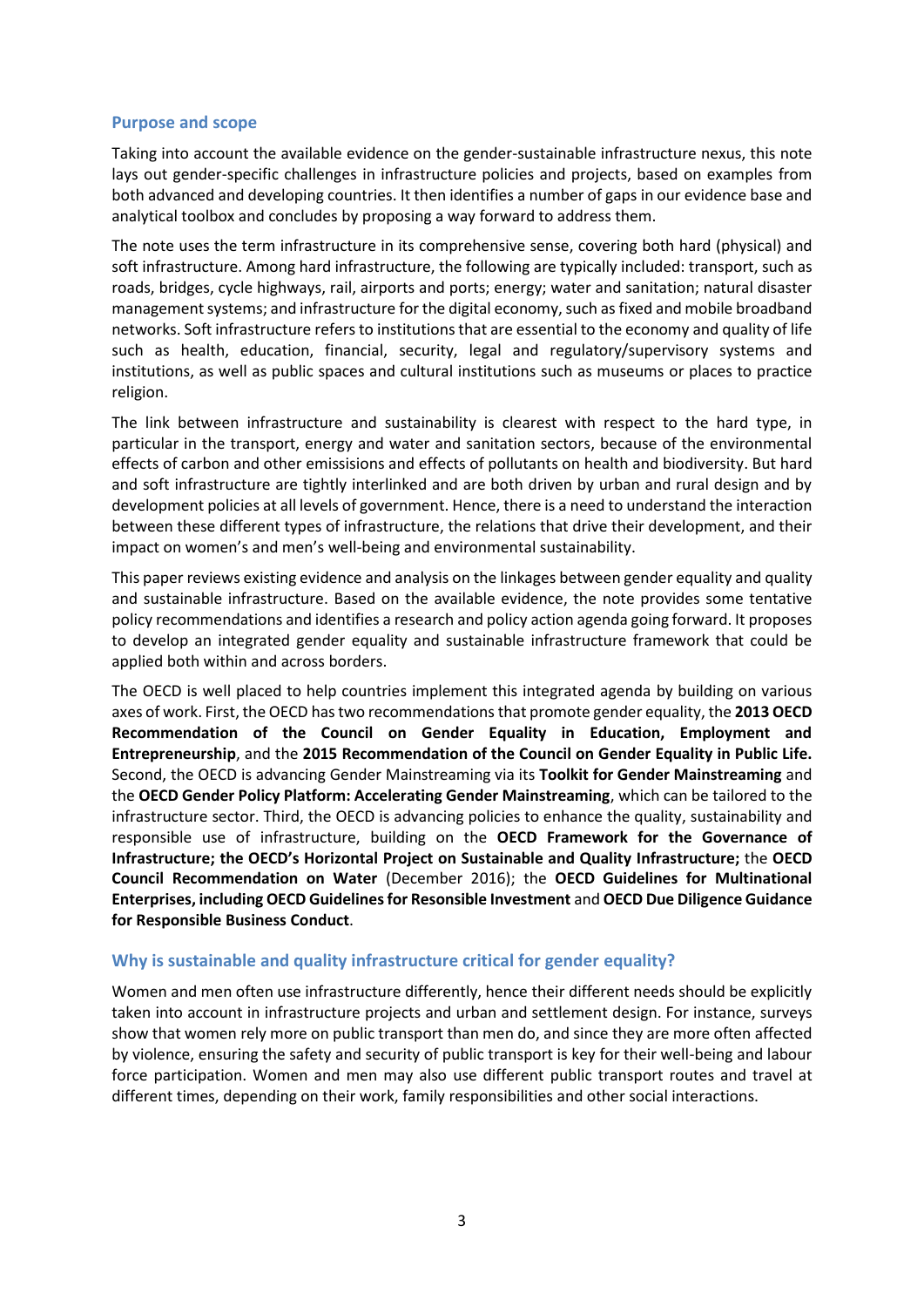Taking into account the needs of women or children in infrastructure planning not only determines distributional effects of infrastructure projects such as equality in accessibility, but is also a sound business case that can help avoid wrong planning decisions.

## *Women and the digital transformation*

Enhancing women's access to communications infrastructure, from mobile to broadband networks, is crucial to ensure that they can harness the benefits of the digital transformation. However, connectivity is not yet ubiquitous or evenly distributed by gender nor geographic location. Surveys show that women still access the Internet less than men do, with a proportion of 45%, as compared to about 51% for men – which corresponds to having 250 million fewer women than men online (ITU, 2017). Women are on average 26% less likely than men to have a smartphone. In South Asia and Africa these proportions stand at 70% and 34%, respectively [\(OECD, 2018a](http://www.oecd.org/internet/bridging-the-digital-gender-divide.pdf)). Today, worldwide, some 327 million fewer women than men have a smartphone and can access the mobile Internet.

To ensure an inclusive digital transformation, it is essential to enhance access and reduce digital divides, including by age, education, gender, income, and geography, that persist across and within countries. The 2016 OECD-IDB Latin America and the Caribbean Broadband Toolkit sets out a comprehensive agenda for policies that can help broaden access to digital technologies in the region, addressing both major supply and demand issues in a holistic and coherent manner (OECD, 2016).

Several good practices exist, based on OECD countries' experience and outcomes in terms of promoting connectivity to rural populations. Subsidising national and rural broadband networks, promoting municipal networks and designing competitive tenders for private sector network deployment and management or implementing open access arrangements, can all be effective options to improve access (OECD, 2015). Among the tools available to policy makers – in addition to fostering sound regulatory frameworks for communication infrastructure and services – universal service frameworks and state aid mechanisms can address specific needs targeted by policy makers relating to intersectional factors that affect women (such as income levels or disabilities). Welldesigned, appropriately located and affordably priced broadband infrastructure can be a powerful tool in the pursuit of gender equality.

#### *Women as users*

Improving women's access to communication networks and services can contribute substantially to greater gender equality. The use of Internet, digital platforms, mobile phones and digital financial services, for example, can help women earn additional income, increase employment opportunities, and access knowledge and digital government services. In Australia, fast broadband connection at home has encouraged more people to work from home, access education, have smart devices in their homes, and to start their own business. The effects were found to be particularly strong in rural areas and for women. Upon the broadband roll-out, the number of self-employed women grew at an average 2.3% every year, compared to only 0.1% on average in non-National Broadband Network areas (NBN, 2018). The use of digital platforms has also helped reduce barriers to participation in the labour market for women, increasing flexibility and work-life balance for women. Digital services can also facilitate the delivery of medical services, especially for elderly people in remote places.

A fundamental barrier for women to access the Internet is the lack of availability of broadband services. Policies to promote competition and private investment, as well as independent and evidence-based regulation, have been tremendously effective in extending coverage. Scarcely populated areas, such as rural areas, may be more challenging in terms of profitability for market players. In these cases, the cost of deploying some types of infrastructure may be high compared to the expected return on investment (OECD, 2018b). This can affect disproportionally more women in developing countries as they seem to be more often located in rural areas, whereas working age men tend to be mainly in urban areas (UN Statistics, 2016). Affordability of communication services, in both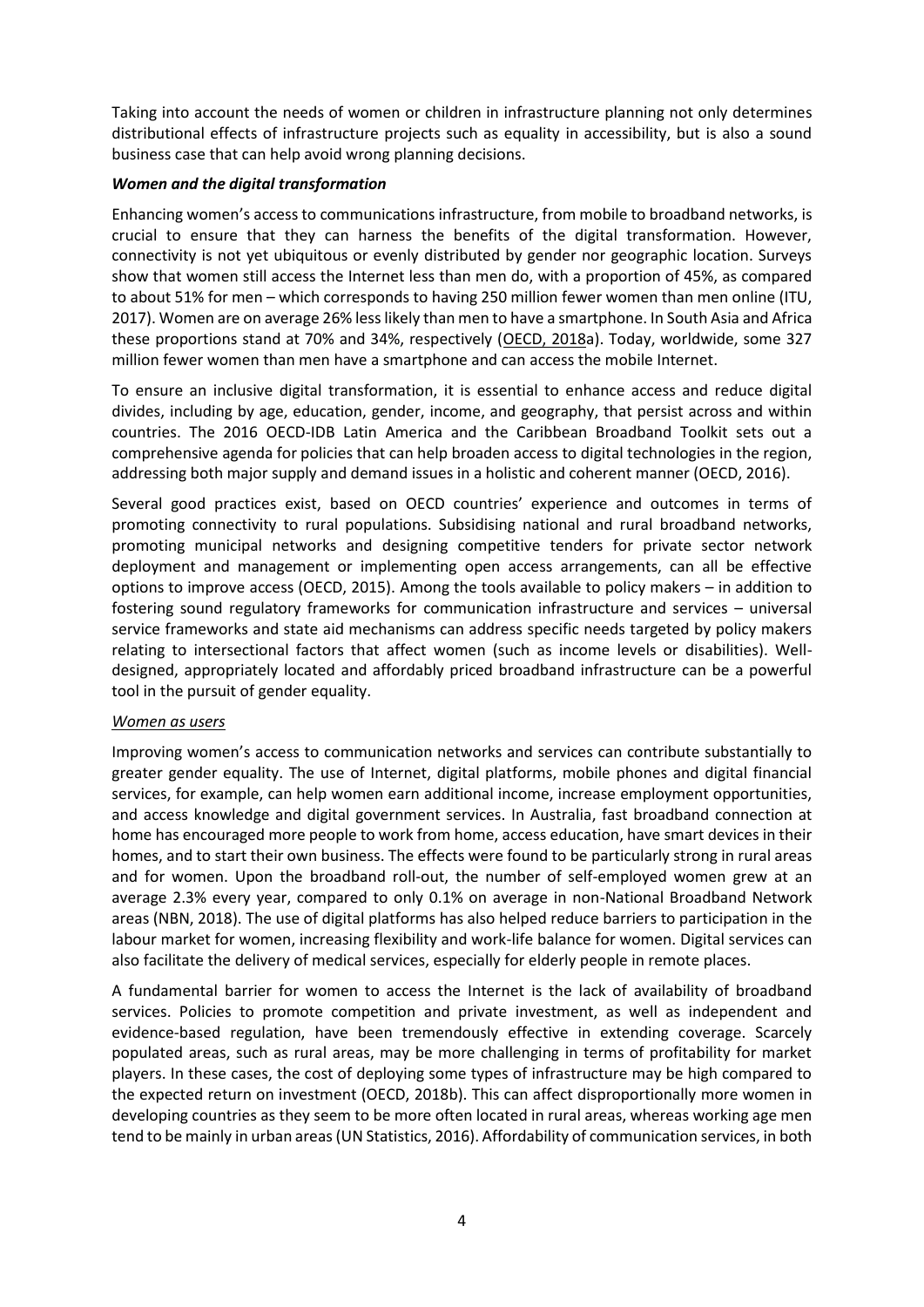rural and urban areas, is a challenge for all but also affects disproportionally more women and girls, and remains one of the key hurdles in accessing ICTs.

In addition to hurdles related to access, such as availability and affordability, women also face a reality where they may face a lack of education as well as inherent biases and socio-cultural norms that curtail their ability to benefit from the opportunities offered by the digital transformation.

Safety-related issues are also among reason for families' opposition to the use of the Internet or the ownership of a mobile phone for women and girls. For example, for women in China and Mexico, harassment is among the top barriers in owning and using a mobile phone. Women and girls using the Internet can be exposed to additional risks, including cyberstalking, online harassment or even sexual trafficking, and it thus become crucial to develop measures to protect and prevent gender-based violence online. The European Institute for Gender Equality estimates that one in ten women have already experienced a form of cyber violence at the age of 15. The paucity of data that exist calls for the need to collect harmonised data, on a recurrent basis, related to cyber violence against women and girls, for effective actions to be designed and implemented and progress monitored (c.f. OECD, 2018a).

Enhanced and gender-sensitive applications on top of the infrastructure layer are critical, as are policy interventions addressing long-term structural biases. For example, applications (apps) such as the "SafetiPin" contribute to address issues related to sexual harassment, and to improve security for women in India by helping them navigate the city with less risk. In addition to enabling an SOS button, the SafetiPin app lets users rate streets and areas for safety criteria, such as lighting, visibility, people density, gender diversity, security and transportation. Local government and planners also use the aggregated data of the app, partly provided by users, to improve services and make cities safer for women (SafetiPin, 2019).

## *Women as contributors*

Women can play an active role in decision-making related to digital infrastructure and help shape the future infrastructure landscape. However, women are currently under-represented in ICT jobs and top management, and men are four times more likely than women to be ICT specialists. At 15 years of age, on average, only 0.5% of girls wish to become ICT professionals, compared to 5% of boys. Perhaps unsurprisingly, there are also fewer female entrepreneurs in the ICT sector – and those women that do start ICT businesses face socio-cultural gender bias when raising capital.

Yet, women can be crucial contributors to expanding access and use of broadband networks in underserved areas. In India, Wireless for Communities (W4C) fostered the creation of women "barefoot network engineers" and "wireless women entrepreneurs" in communities to help transfer knowledge and develop local content. This project helped to raise women's empowerment and to create safe spaces, while also making these networks more socially viable by demystifying technology and transferring the control, management and ownership of the technologies to the community (Srivastava, 2018).

#### *Women and transport*

Access to reliable, safe and affordable transport is indispensable for people's participation in social and economic life, and is an integral part of human well-being. Men and women typically use transport differently, but in the past transport policies have not considered gender-specific patterns of transport use (Sarmiento, 1996).

#### *Women as users*

Neglecting women's preferences of transport and mobility may limit their economic participation. There is a negative correlation between commuting time and women's participation in the labour force (BlacK and al, 2012). An increase of 1 minute in commuting time in metropolitan areas is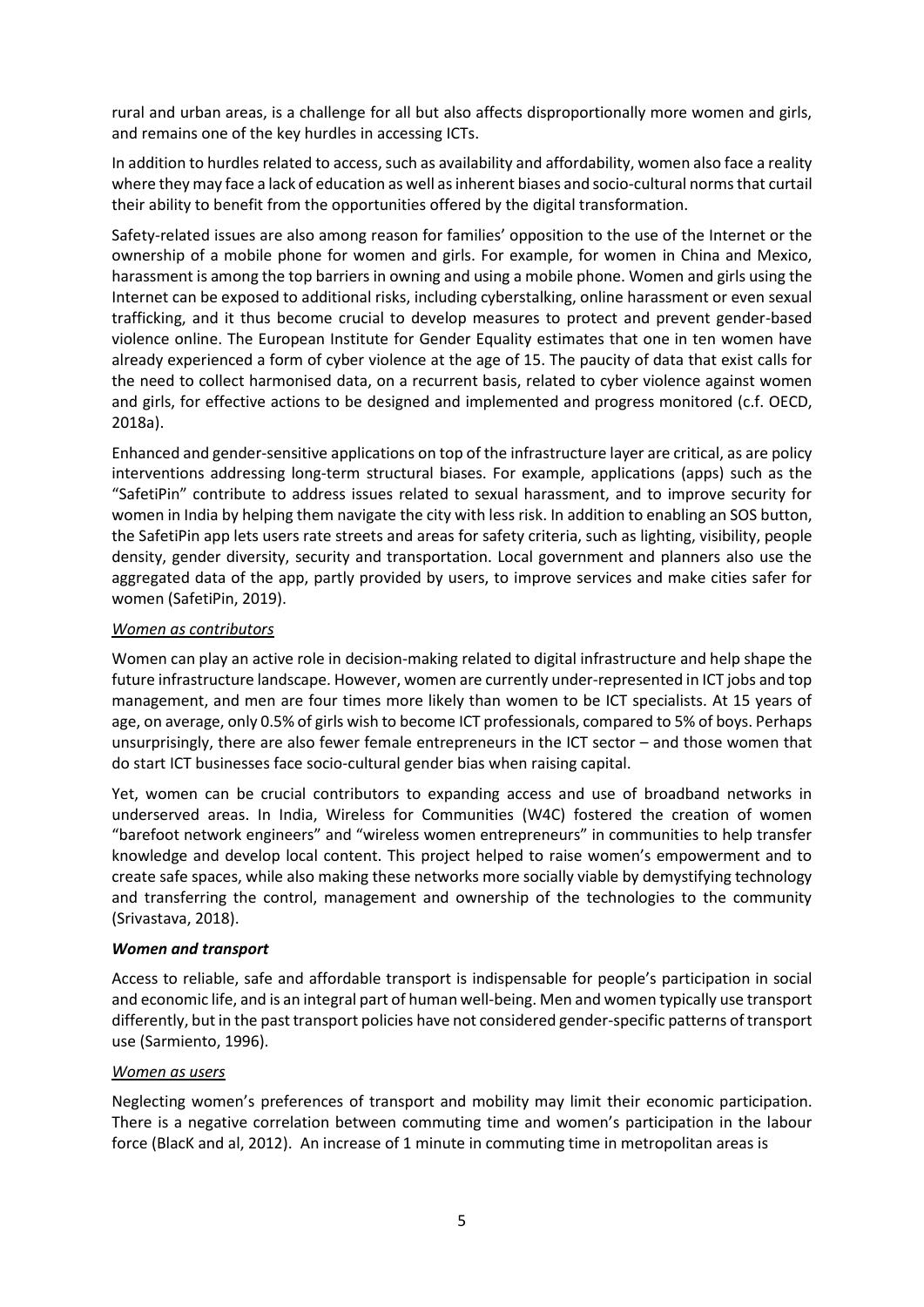associated with an approximately 0.3 percentage point decline in the women's labour force participation – reflecting women's mobility patterns: they do not simply commute but do a lot of additional travel related to household responsibilities, such as shopping and children and elderly care.

Women on average travel less often and for shorter distances than men (Moriarty and Honnery, 2005) and are more willing to reduce vehicle use than men (Polk, 2003; 2004 ). Such trips could be easily facilitated by public transport services if they are available and women also tend to prefer public transport modes, such as bus or train, over driving a car or riding a motorcycle more than men in general. Shorter travel distance could also make women an attractive target group for shared mobility services, which are also more sustainable transport alternatives (Ng and Acker, 2018).

A study of eight European and Asian cities by Ng and Acker (2018) show that women travel shorter trips on average than men, use public transport more and travel more during off-peak hours. Since women have more complicated travel patterns, they tend to prefer more flexible modes but, at the same time, public transport modes are also more appealing to women than to men. This implies that flexible modes, especially emerging trends such as shared mobility or mobility as a service, could attract more female than male users. When given better alternatives, women may choose to give up driving altogether. If cities want to further encourage the development of flexible and sustainable modes of transport, policies to address women users' preferences should be implemented as women will be the dominating users.

Similarly, although women prefer to use public transport modes more than men, most cities do not have transport programs or policies that are focused on improving the user experience of women transit riders considering their off-peak time of travel and non-commute trip purpose. One city that does consider gender aspects in its urban planning is Vienna. Prompted by a survey in the late 1990s on the use of public transport by men and women, data is now collected to determine how different groups of people use public transport and spaces before an infrastructure project gets underway (C. Foran, 2013).

Transport safety and security are key factors in determining women's mobility preferences and choices, notably in urban areas where more women than men use public transport and heavily depend on these systems for their mobility needs. Examples provided in the ITF's Compendium on Women's Safety and Security: A Public Transport Priority (2018) show that a large majority of women worldwide feel unsafe in public transport and have been victims of some type of physical or verbal harassment and other forms of violence in public spaces. As a result, women often prefer driving when faced with a modal choice, using taxis or other forms of for-hire ride services rather than walking, cycling or using public transport.

For instance, ITF (2018) reports a London survey that found that 28% of women who had used public transport in the past 12 months had experienced unwarranted staring, sexual comments, bodily contact, wolf-whistling and exposure. In a survey of Latin American countries, six-in-ten women say they have been physically harassed while using public transport. The statistics are alarming in many Asian countries as well. Women in Bangladesh face high levels of inequality in livelihood opportunities and access to economic assets. Women's participation in the workforce remains low, at an estimated 34%, while in rural areas women own only 8% of productive assets. According to estimates, around 94% women commuting in public transport have experienced sexual harassment in verbal, physical or other forms. In Jakarta nearly 90% of women found the safety of trains to be poor or very poor, whereas only 35% of men held a similar concern for security (Turner, 2013).

If cities want to increase their public transport use and occupancy rates, the safety of their services have to be considered in order to attract more women passengers and also to improve the experience of the substantial share of existing women users.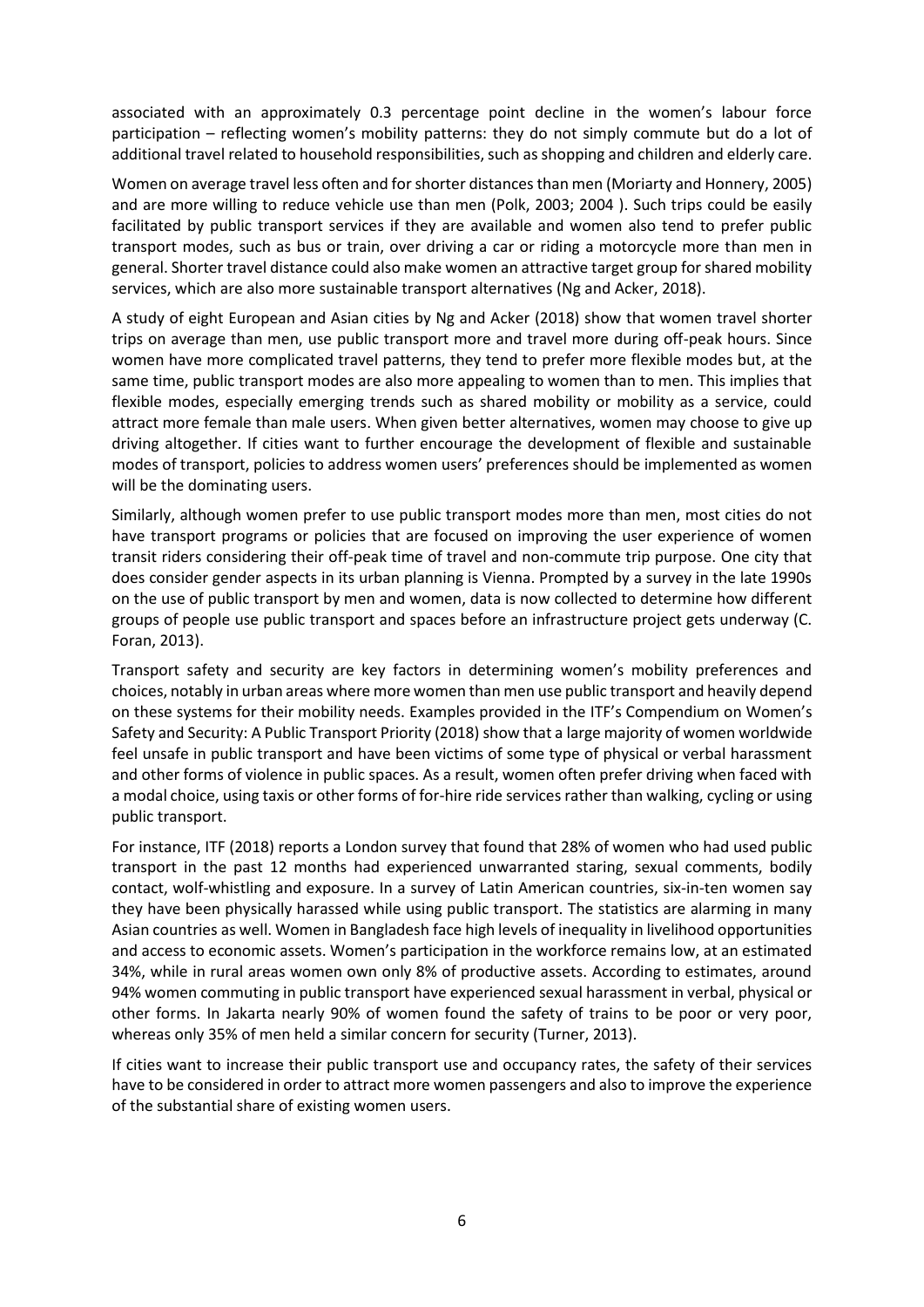The transport sector remains a male-dominated sector. In Europe, the transport workforce is 22% female despite women accounting for 46% of the total workforce<sup>2</sup>. As for the Asia Pacific region, in the 21 APEC economies, women are typically found in fewer than 20% of transport jobs<sup>3</sup>. The ratio becomes more important when it comes to senior leadership positions: in the transport, logistics and infrastructure sector, women fill only 14% of them the United States<sup>4</sup>. Globally, women held only 19% of public service leadership positions in 2018 and females only make up 18% of staff in infrastructure ministries (energy, transport and communications) compared to 38% in socio-cultural ministries<sup>5</sup>. Women are under-represented in all transport modes and across all levels of decision-making. Out of the 59 member countries of the International Transport Forum, only nine countries had female Ministers of Transport in 2018. More actions are clearly required to attract and retain more women decision makers into the transport sector.

#### *Women and sustainable energy*

Ending energy poverty while addressing the climate change commitments that go in tandem with reduced human well-being, including health concerns stemming from pollution, calls for improving energy efficiency in industrial and urban areas and providing access to all in rural areas and developing countries. Both require a transition to renewable energy. Men and women may use energy differently, and policies need to find solutions to reach both.

#### *Women as users*

Recent research by the International Energy Agency (IEA, World Energy Outlook 2017 and 2018) finds that the most cost-effective strategy for ending energy poverty, providing universal access to electricity and clean cooking facilities in developing countries is compatible with meeting global climate goals, and would prevent millions of premature deaths each year. To provide universal electricity for all, decentralised systems, led by solar PV in off-grid and mini-grid systems, will be the least-cost solution for many regions. This shift would also benefit women the most, as it would free up billions of hours currently lost to gathering fuelwood.

Recently updated data on energy access shows the number of people without electricity access fell below 1 billion for the first time in 2017, down from 1.6 billion in 2000. While fossil fuels, mainly coal, have remained the main new source for electricity access since 2000, renewables are growing rapidly, providing more than a third of new connections in the last five years. This shift is expected to accelerate in coming years, and by 2030 renewables are set to provide new electricity access for threequarters of the additional connections needed, according to the IEA report.

The report estimates that providing universal access to energy by 2030 would require an additional investment of USD 24 billion per year (on top of the USD 31 billion invested under current and planned policies), equivalent to less than 2% of global energy investment. The overwhelming majority of this extra investment would need to be directed to sub-Saharan Africa, and most of it to renewables. Of this, the investment required for clean cooking facilities, including liquefied petroleum gas, is modest and amounts to less than one-tenth of the total.

There are many benefits to achieving energy for all and doing so primarily via renewables. Women will save one hour per day when they do not need to collect fuelwood, freeing up the equivalent of a workforce of 80 million people. Increasing the share of renewables would reduce household air pollution, avoiding premature deaths, and limit carbon emissions.

1

<sup>2</sup> https://www.governmenteuropa.eu/women-in-transport-eu-platform-change/85971/

<sup>&</sup>lt;sup>3</sup> [2017 APEC Women In Transportation Best Practices](https://nathaninc.com/wp-content/uploads/2015/12/2017-APEC-WiT-Best-Practices-Compendium-Update.pdf#_blank) Compendium

<sup>&</sup>lt;sup>4</sup> From [Women in the Workplace 2018 comprehensive study in corporate America](https://womenintheworkplace.com/#_blank) by McKinsey & Company

<sup>5</sup> http://www.50x50movement.org/about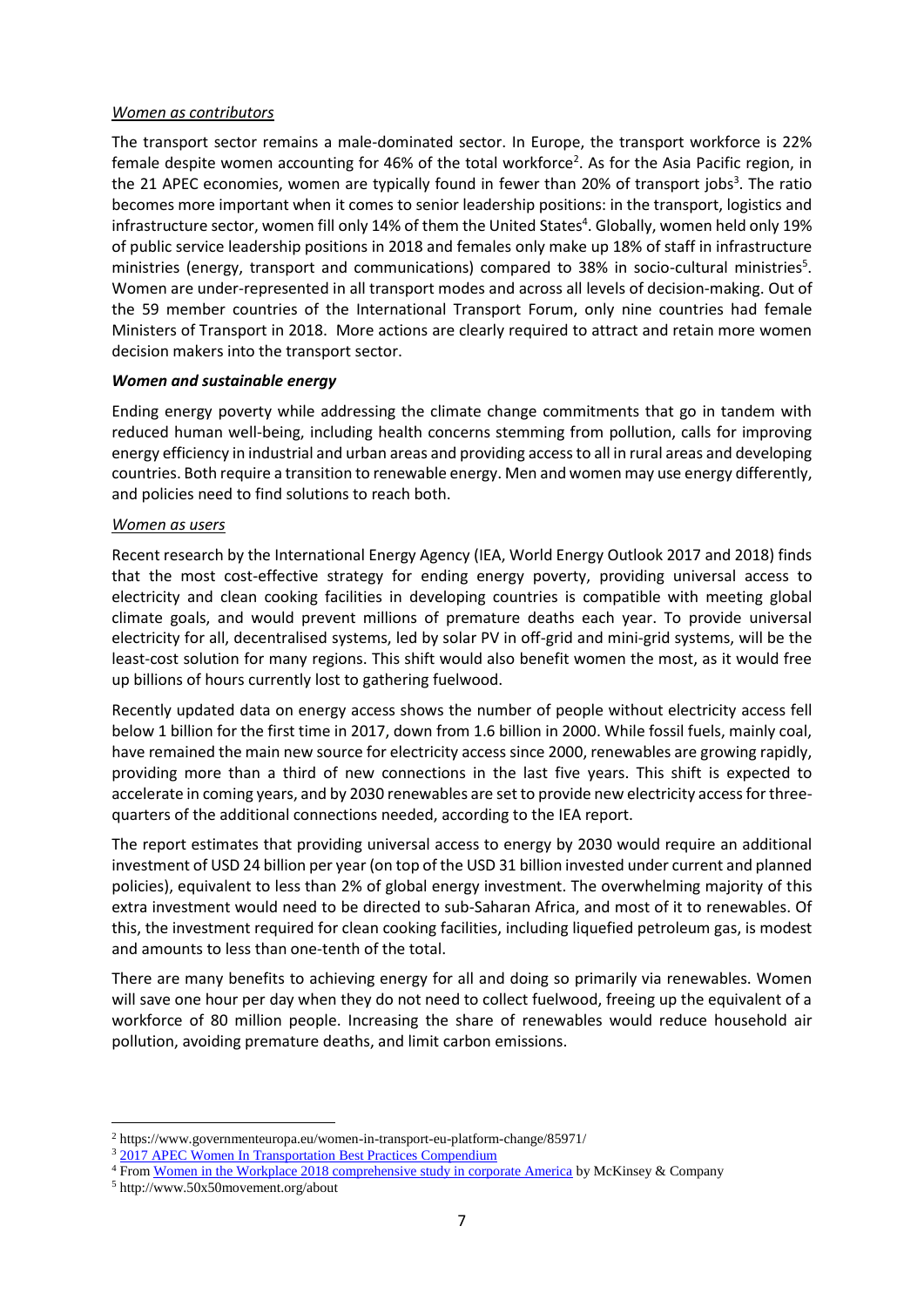The IEA is working with the Clean Energy Education and Empowerment Technology Collaboration Programme (C3E TCP), which is part of the IEA's technology family to strengthen the role of women in the clean energy sector. Removing barriers toward women's active participation in sectors where they typically have been under-represented, such as the clean energy sector, requires the implementation of concrete actions in specific areas such as data collection and knowledge building, career development, awards programmes and dialogue. State-of-the-art knowledge represents a key point in the decision making process. The C3E TCP launched in May 2018 the Equal by 30 Campaign, a public commitment by public and private sector organisations to work towards equal pay, equal leadership and equal opportunities for women in the clean energy sector by 2030. The Equal by 30 Campaign is bringing together leadership from across the energy sector to galvanise action, and helps all players – from private sector companies to governments at all levels – take action together.

#### *A gender perspective on water and sanitation*

Clean water, hygienic sanitation and good water resources management are fundamental to human health and are key elements for the sustainability of the global ecosystem. Access to safely managed water and sanitation for all also lead to higher economic productivity and health-care savings. In most societies, access to water, sanitation and hygiene (or lack thereof) affect women and men differently, hence the need to look for tailored solutions to address these issues.

The Human Right to Water and Sanitation has been recognised by the United Nations General Assembly, but has yet to become a reality for a substantial share of the population. According to the WHO and UNICEF, as recently as 2015, 2.1 billion people still lacked access to safely managed drinking water services and 4.5 billion lacked access to sanitation compatible with the objectives laid out in SDG 6: the achievement by 2030 of universal and equitable access to safe and affordable drinking water for all (Target 6.1), and access to adequate and equitation sanitation and hygiene for all, paying special attention to the needs of women and girls and those in vulnerable situations (Target 6.2).

#### *Women as users*

**.** 

Inadequate access to water, sanitation and hygiene facilities disproportionally affect poor women and girls, constraining their educational pursuits, economic productivity and often putting at risk their personal safety. A recent WaterAid and UNICEF report showed that around one in three girls in South Asia are missing school days every month, in part because they have no privacy and are unable to wash their hands after changing sanitary towels or pads. A recent study<sup>6</sup> in two rural Indian watersheds, in Gujarat and Rajasthan, found that women travelled an average of three times per day to collect drinking water, depending on the season and that they spent around 50–77 minutes per trip. An analysis of 25 countries in sub-Saharan Africa (representing 48% of the region's population), shows that women and girls bear the primary responsibility for water collection in areas where water supplies are not readily accessible<sup>7</sup>.

Many workplaces in developing countries also lack adequate sanitation facilities, affecting time use, productivity, and employment decisions, especially of women. $8$  Having to walk to use distant toilets or open spaces, especially at night, puts women and girsl at the risk of physical attack and sexual violence.<sup>9</sup>

<sup>6</sup> Varua, M.E., Ward, J., Maheshwari, B., Dave, S. and Kookana, R., 2018. Groundwater management and gender inequalities: The case of two watersheds in rural India. *Groundwater for Sustainable Development*, *6*, pp.93-100. <sup>7</sup> The Millennium Development Goal Report 2012.

<sup>8</sup> OECD (2011), *Benefits of Investing in Water and Sanitation: An OECD Perspective*, OECD Publishing.

<sup>&</sup>lt;sup>9</sup> Sida (2015), "Women, Water Sanitation and Hygiene", Gender Tool Box Brief,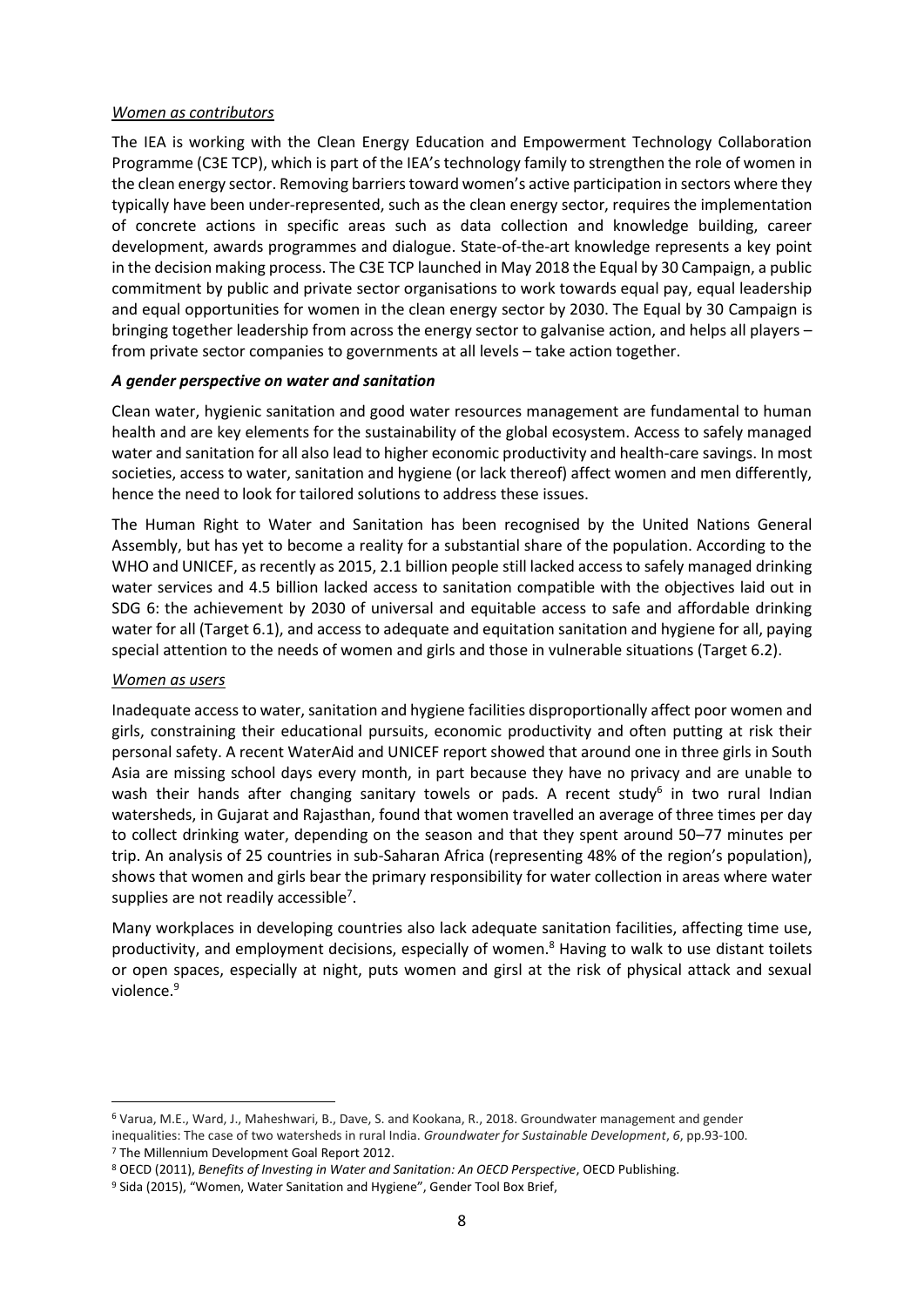Women can play an important role in household and community decisions to improve access to adequate water supply and sanitation. Further, women play a key role in the effectiveness of efforts to prevent water-related disasters (such as floods, storms and drought) and post-disaster recovery (Sida, 2015).

Where opportunities exist, women often take a proactive role to improve access to water and sanitation services for their families or business. This may include accessing microfinance to build a connection to safe water supply or sanitation near the home. These financial solutions have potential to reach significant scale. For example, through specific products and tailored support to financial institutions, Water.org has recently surpassed USD 1 billion in private finance mobilised via microloans for water and sanitation, many of which taken on by women.<sup>10</sup>

International policy discussions have recognised the importance of the gender dimension of water and sanitation<sup>11</sup>, but much more must be done to understand the issues and scale up practical solutions to achieve progress on the ground.

#### *Women and urban and settlement design*

Urban and settlement design, including housing, is at the core of social and economic interactions in societies and communities. Accessibly to social and economic infrastructure (education, labour opportunities, health services, childcare facilities, green commons, cultural or religious institutions etc.) have an import impact on human physical and mental health. Different social roles and physical needs of men and women call for taking into account gender when shaping cities and other settlements. Safety is another major aspect that affects men and women differently in cities and settlements.

#### *Women as users*

**.** 

Conditions in many cities hinder gender equality, even in better-off households. Typical city design, with segregated areas for residences, workplaces and shopping, reflects the one-earner household paradigm and smaller cities of the 20th century; commute time between these areas makes it particularly difficult for a single individual to take on a double or triple burden of childcare, breadwinning and elderly care. Due to societal norms, women are thus more likely to be obliged to stay at home as primary caregivers in residential areas. Women are also more often than men obliged to combine multiple jobs, and more often lead single-parent households. For instance, in the United States 6.7% of women aged 20 to 24 work multiple jobs compared to 4.6% of men in the same age group (Wilson, 2015). In addition, 82.2% of custodial parents are mothers compared to 17.8% custodial fathers (Grall, 2011). Commuting is also a major contributor to pollution and climate change, and cities account for 75% of global Carbon Dioxide emissions, with transport and buildings being among the largest contributors (UN Environment).

Women and children are also particularly affected by natural disasters, accounting for more than 75% of displaced persons. In addition to the general effects of natural disaster and lack of health care, women are vulnerable to reproductive and sexual health problems, and increased rates of sexual and domestic violence. Moreover, gender roles dictate that women become the primary caretakers for those affected by disasters – including children, the injured and sick, and the elderly – substantially increasing their emotional and material workload (WHO).

<sup>&</sup>lt;sup>10</sup> 3<sup>rd</sup> meeting of the Roundtable on Financing Water, summary, http://www.oecd.org/water/roundtable-financing-water-2018-summary-and-highlights.pdf.

<sup>11</sup> See, for example, outcomes from the 1981-90 International Drinking Water and Sanitation Decade; the 1992 International Conference on Water and the Environment in Dublin; the 2010 Resolution (64/292) of the United Nations General Assembly on access to clean water and sanitation as a human right.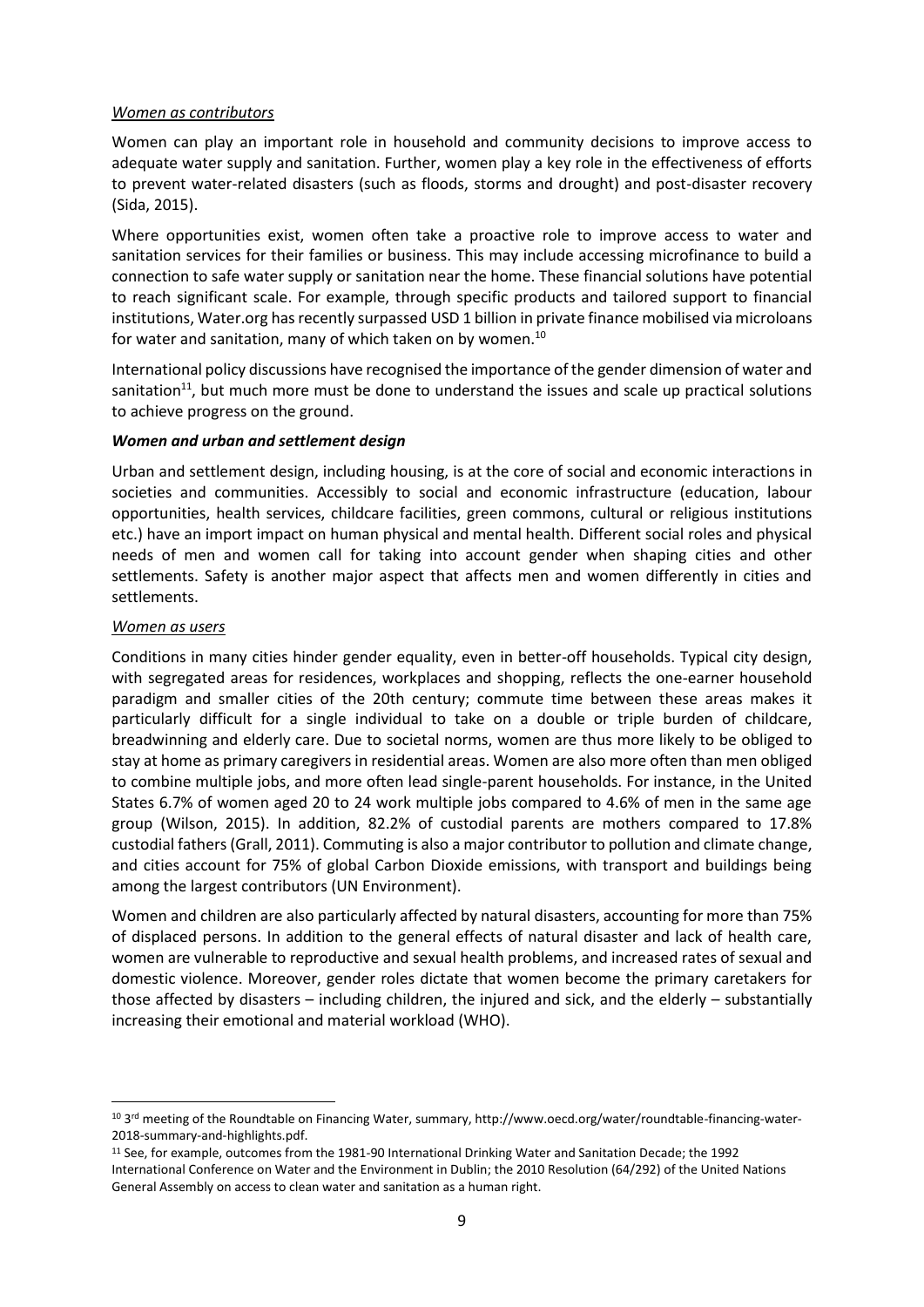While women account for a large proportion of employment in the public sector in regional and local governments, they are underrepresented in decision-making responsibilities.

An added advantage of women's involvement in the governance of city infrastructure could be their sensitivity to environmental risks. For example, in the city of Kitakyushu, Japan, the active role of women's associations in the 1970s led the city on a new path of sustainable development, due to their heightened apprehension about the health risks caused by the city's industrial structure. The movement towards a more environmental friendly economy, combined with the need to rethink the industrial structure of the city due to the crises of the steel industry, brought Kitakyushu towards new industries, including assembly and automobile industry, renewable energy and recycling industry.

# **Sound governance to deliver gender-conscious, sustainable and quality infrastructure**

Including a gender perspective from an early stage allows projects to be planned, prioritised, delivered and managed in consideration of women's and children's needs and their interlinkages with other objectives. It is equally important to ensure the participation of women throughout the entire cycle of the infrastructure project, including in the consultation and decision-making process, to achieve better outcomes for all.

Good infrastructure governance plays a major role not only for maximising available resources, but also for ensuring that it delivers the expected socio-economic benefits, in line with other policies such as tax and property rights. Mainstreaming a gender perspective throughout the governance cycle and financing, including strategic planning, consultation process, project implementation, co-ordination across levels and entities of government, adequate use of data and operational quality - is key for sustainable economic and social outcomes of these projects, such as increased labour market participation, reduced women's vulnerability, and greater social and environmental protection, leading to increased well-being for all.

Infrastructure also tends to be a male-dominated industry, in part because of the still heavy manual input involved. Gender-aware infrastructure governance can be a catalyst for having infrastructure projects that are responsive to social needs and create social added value by actually fulfilling their final objectives. In order to achieve this, infrastructure governance must not only ensure gender mainstreaming throughout the governance cycle, but also the direct involvement of women within local, national and international decision-making bodies and at all stages of policy-making.

There are five elements of the OECD Framework for Better Governance of Infrastructure that are particularly relevant to achieve this objective: (i) a strategic vision for infrastructure; (ii) integrate a consultation process; (iii) co-ordinate infrastructure policy across levels and entities of government and; (iv) generate, analyse and disclose useful data; (v) asset perform throughout its life cycle (OECD, 2017).

## i *A strategic vision for infrastructure.*

Designing a strategic vision for infrastructure is crucial since it allows setting a long-term vision that informs the decision-making process for future infrastructure according to what social needs are going to be addressed. The strategic long-term vision needs to have a gender perspective, allowing infrastructure to be planned, prioritised, delivered and managed in consideration of women's and children's needs and their interlinkages with other objectives. Moreover, including a gender perspective in the strategic planning process might also help to outgrow the political and short-term arguments to allocate resources in a gender-biased way (such as political cycles and social dynamics). It can also be a key element to foresee coming demographic features and imbalances helping to prevent that the gender gap continues to grow and is transferred to new generations (transfer of the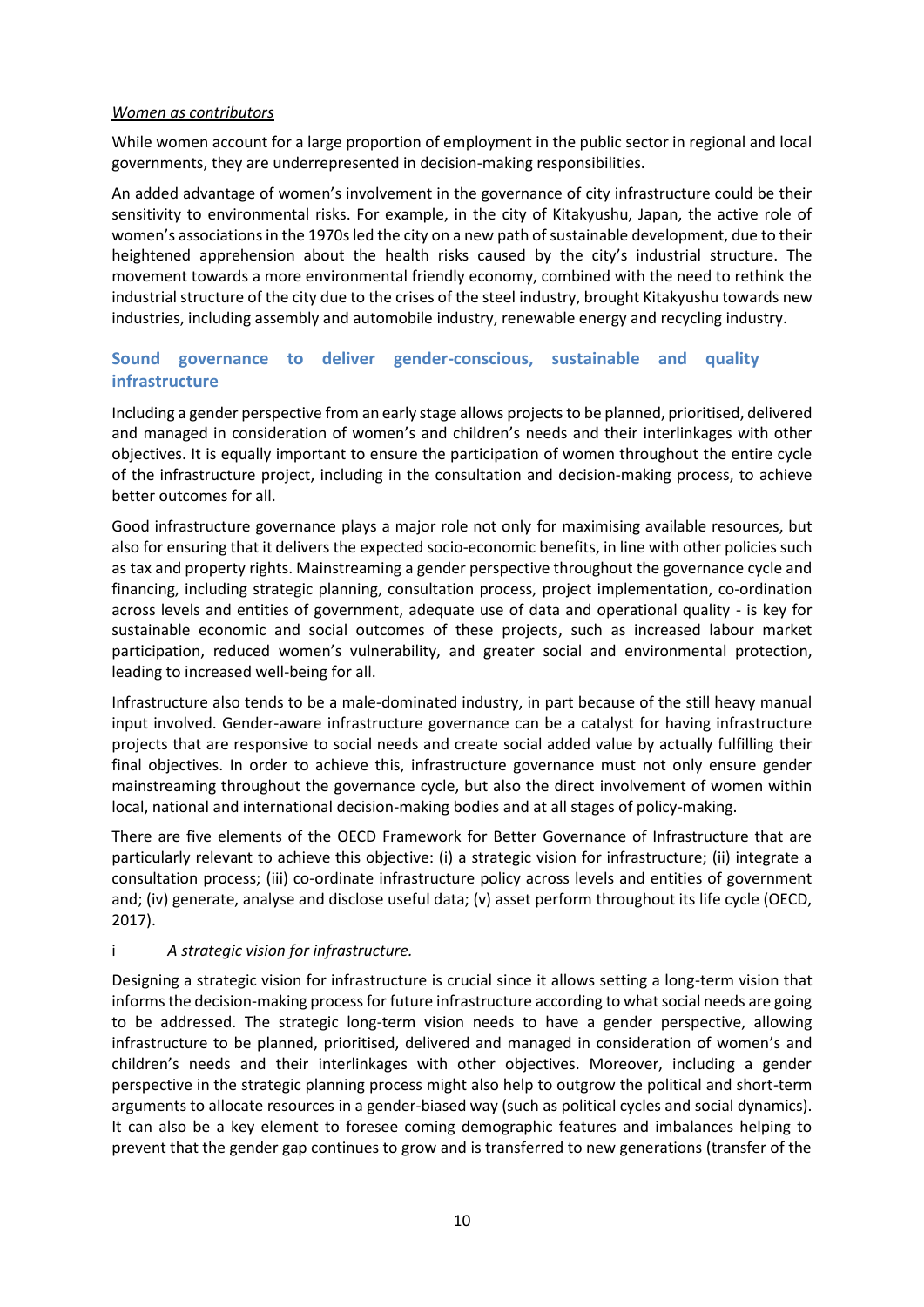intergenerational gender gap). The presence of women in leadership and decision-making positions at all levels of government is critical to achieve this goal.

## ii *Integrate a consultation process*

Involving stakeholders such as users, men and women, civil society organisations, including genderrelated groups, and the private sector can improve legitimacy, buy-in, project quality, and ultimately the effectiveness of infrastructure assets and services. To ensure the participation of women throughout the entire cycle of the infrastructure project, including the consultation process, would help to incorporate their perspective from the very basis of the project. Including a gender perspective in the vision of the project itself, would allow to foresee its implications for women and, accordingly, make a better assessment of the investment needs of the project and its sustainability. This two-way flow of information may allow having access to timely inputs (decreasing future transaction costs), enhance the legitimacy of the project amongst the stakeholders and bring a sense of shared ownership. As stated in the framework, public consultation also creates opportunities for communities and social groups to become advocates of their benefits and provides incentives for good performance (OECD, 2017).

## iii *Co-ordinate infrastructure policy across levels and entities of government and ensure policy coherence*

Addressing the gender gap requires a shared and co-ordinated vision across all levels (vertical) and entities (horizontal) of government. A gender perspective must be fully integrated in the national and subnational infrastructure perspectives, projects and programs, in order to have a holistic and coherent policy approach that takes into account the trade-offs and complementarities (including transgenerational, gender and environmental implications). In that sense it is necessary to: 1) advance national social policy and women's well-being objectives with sustainability goals in mind; 2) tackle the gender deficit in access to resources, asset control and public and private governance, with a specific focus on the utilities, energy and transportation sector and; 3) address the gender and sustainability impact of transboundary policies (trade, investment, water management, migration, etc.), cross-border corporate activity and other spill-over effects.

## iv *Generate, analyse and disclose useful data*

Putting in place systems that ensure a systematic collection of relevant data and institutional responsibility for analysis, dissemination and learning from this data is the eighth challenge identified in the OECD framework for the governance of infrastructure. In the absence of (or in combination with) formal data collection, crowd-sourced mapping could provide useful insights. The collection of data that would allow for an analysis with a gender perspective could help improve and reinforce all of the three previous points: it would contribute to a better understanding of the social needs based on gender, the results and impacts of the infrastructure projects to each gender, and improve internal governance processes with a gender perspective. In that sense, collected data should include a results and impact assessment with a gender perspective, allowing the unveiling of secondary and unseen effects.

## v *Make sure that the asset performs throughout its life cycle*

There are multiple entry points to introduce a gender perspective into the life cycle of an infrastructure project. As it can be difficult to maintain performance and value for money of infrastructure service delivery, it will be equally difficult to maintain a gender responsive performance of infrastructure services. The responsibility for identifying potential problems concerning the gender challenge during the operational phase of the infrastructure project should be clearly defined and mechanisms need to be in place to monitor, communicate and address potential shortcomings.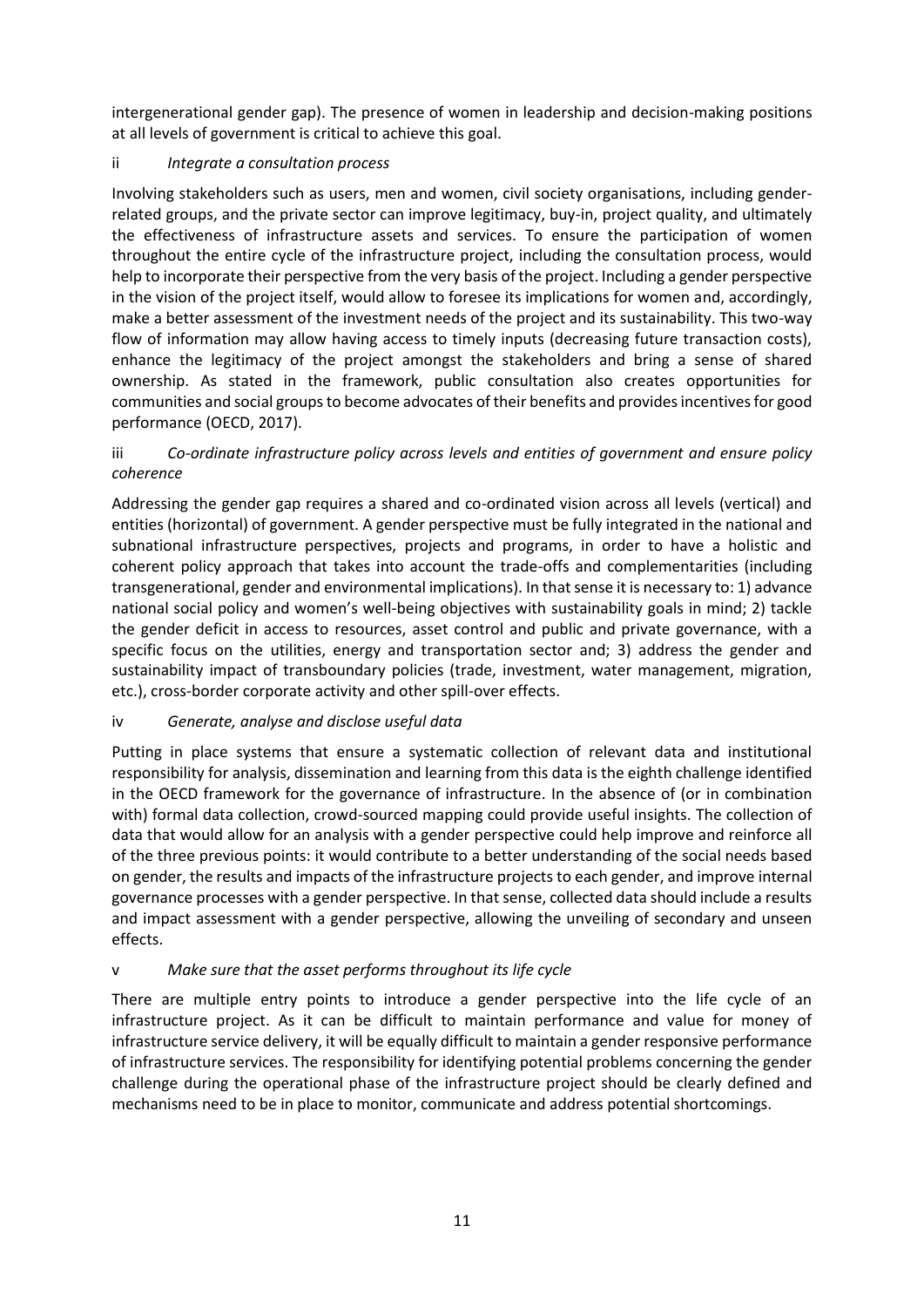## **Conclusion and next steps**

While there is increasing awareness of the differential gender impact of infrastructure projects, few countries carry out effective mainstreaming in a sector that is essential for the well-being of women and families and for sustainable development. In fact, infrastructure projects still most often are made to cater for the average working person, and take little account of the different use and access needs and preferences by gender.

A first step in building the case for applying a gender lens in infrastructure projects involves putting in place systems that ensure a systematic collection of relevant gender disaggregated data (usage and provision) on access to and use of infrastructure by type (transportation, energy, water and sanitation, digital, safety and resilience, financial, health, education, culture, green spaces, etc.) to inform infrastructure project planning and design.

A second step requires developing frameworks for infrastructure design that take into account interlinkages between infrastructure and women's and men's well-being as well as societal goals regarding environmental protection. As part of this process, there is a need to undertake a gender analysis during project development and design phases, as well throughout the project life cycle. Such analysis should be linked to the strategic vision for infrastructure, which should include gender-specific priorities, needs and usage of different facilities (e.g., water, energy or health facilities) as well as environmental objectives. There is a strong potential in using government tools such as gender-smart procurement and gender budgeting to enable gender-sensitive infrastructure projects (by better taking into account the needs of different groups of population in procurement decisions, greater gender balance in evaluation panels for specific bids or infrastructure related contracts etc).

A third step involves addressing the gender sensitive governance deficit in decision-making and throughout the value chain of infrastructure projects. It is essential that women are well represented in the public positions that matter for decision-making all along the infrastructure investment cycle in order to ensure that infrastructure projects take into account the different needs and use of infrastructure by different groups of women and men, as well as environmental considerations. Infrastructure companies also have to ensure that women employees are not discriminated against and offered opportunities for training and career development.

Future work in this area could therefore aim to the research and policy agenda along these three axes. First, current data collection exercises could be expanded to obtain a gender perspective of access to and use of infrastructure (broadly defined) across and within countries as well as on the implications of infrastructure development for women's health and the environment. Such work could be launched as part of the OECD's Horizontal Project on Sustainable and Quality Infrastructure. Second, the OECD Framework for the Governance of Infrastructure could be extended or complemented with specific guidance (e.g. a toolkit) in order to incorporate a gender perspective. Similar adjustments could be made to sectoral guidance, for the transport, energy and water sectors, among others. A third line of work could involve active engagement with governments and the private sector to increase women's representation in infrastructure decision-making processes and the application of the gender chapter of the OECD Due Diligence Guidance for Responsible Business Conduct.